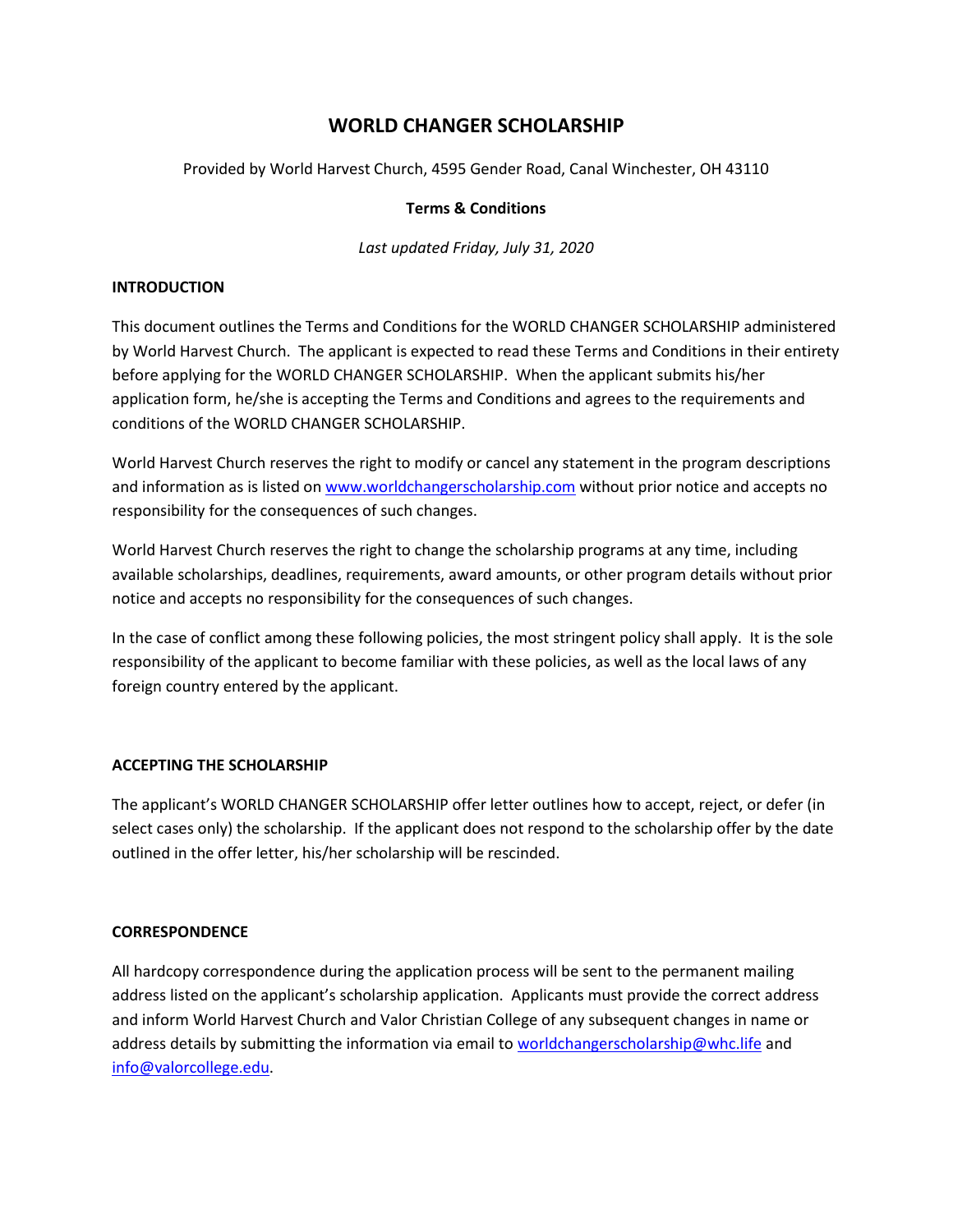Scholarship winners and drawing winners will be contacted by FedEx or U.S. Mail, or by phone or e-mail within six weeks of the scholarship application deadlines. If winners do not reply by the date specified in the FedEx or U.S. Mail package, or by e-mail or by phone as outlined in those communications, World Harvest Church reserves the right not to award the scholarship to the winner, and to award the scholarship to another applicant or to redistribute the scholarship award dollars as it sees fit.

# **DISBURSEMENT OF FUNDS**

The scholarship proceeds will be remitted directly to Valor Christian College to be applied to the recipient's Valor Tuition Account, in an amount not to exceed twenty-five percent (25%) of the applicant's first year final net tuition charges, once all conditions, criteria, and requirements are confirmed to have been met satisfactorily.

# **CONDITIONS AND CRITERIA**

- 1. In order to apply, the applicant must be over the age of 16 by the time that he/she would receive the scholarship award.
- 2. The applicant must have plans to learn/study, intern or volunteer at Valor Christian College.
- 3. Applicant must apply for FAFSA or receive a waiver from Valor Christian College.
- 4. Applicants are eligible to receive the WORLD CHANGER SCHOLARSHIP once.
- 5. Applicants must apply using their real name.
- 6. Applicants must provide their real mailing address.
- 7. Applicants must provide their real phone number, where requested.
- 8. Applicants must provide their real email address, where requested.
- 9. Applicants must not be a current or former student of Valor Christian College as of the submission of their WORLD CHANGER SCHOLARSHIP application/entry.
- 10. The WORLD CHANGER SCHOLARSHIP Committee reserves the right to confirm any detail or plans of any WORLD CHANGER SCHOLARSHIP recipient as described on the application form.
- 11. Scholarship recipients will be required to submit a current photo and submit a publicity release granting World Harvest Church and Valor Christian College permission to use their name and photo likeness for any marketing, promotional, or informational websites, listings, or communications.
- 12. In order to ensure a fair and equitable selection process, World Harvest Church and/or its designated third-party scholarship-selection service have sole discretion in selecting scholarship recipients.
- 13. The total amount of aid received from federal, state, institutional and other sources may not exceed the Valor Christian College established cost of tuition or attendance. Therefore, scholarship award amounts may be subject to reduction.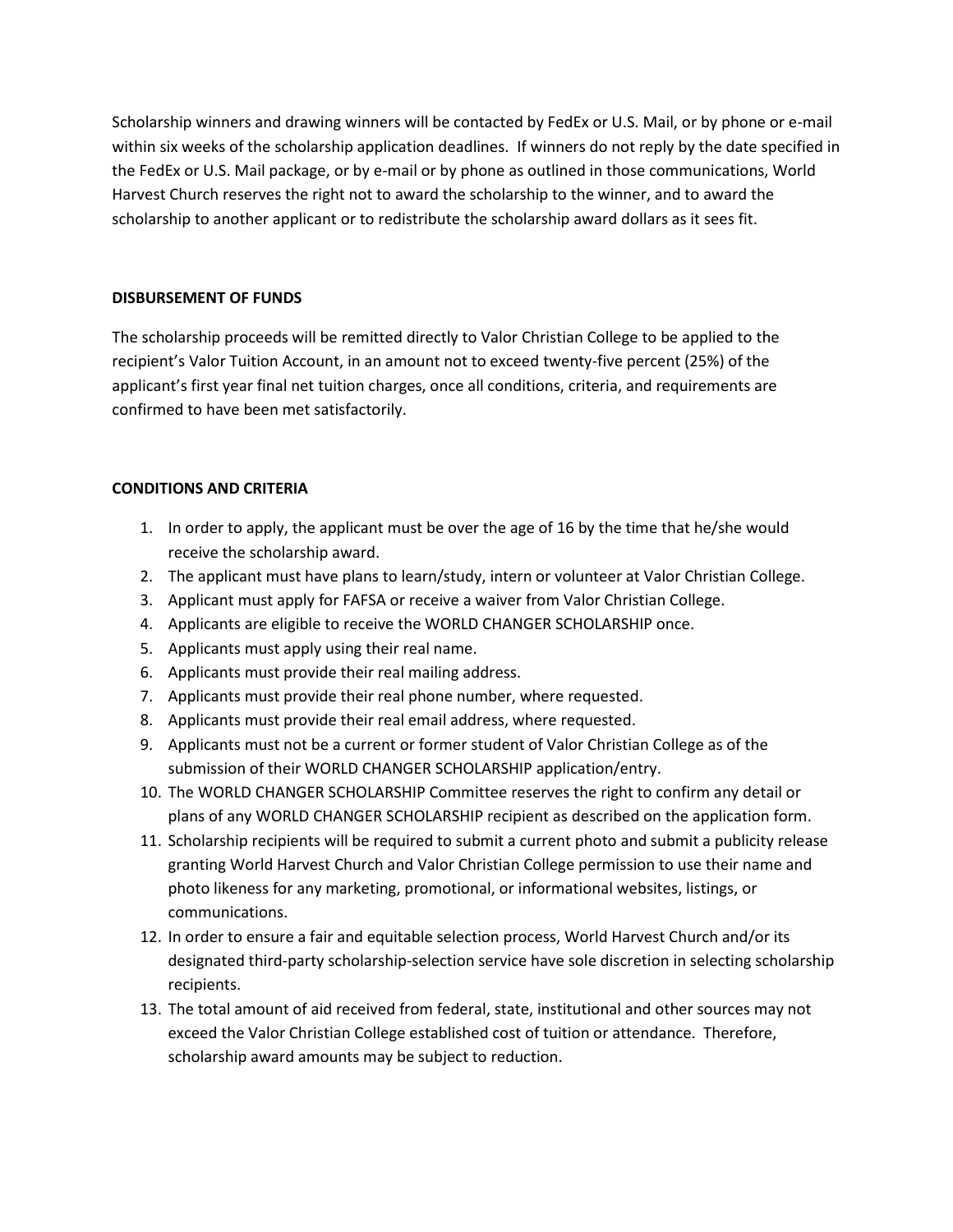### **REQUIREMENTS FOR SCHOLARSHIP WINNERS**

- 1. Return a completed scholarship acceptance form by the given deadline. The WORLD CHANGER SCHOLARSHIP Committee at World Harvest Church reserves the right to withdraw the offer of a scholarship if it is not accepted by the given deadline.
- 2. Meet any conditions attached to their offer, whether academic or otherwise.
- 3. Thoroughly complete the application process of Valor Christian College, and upon acceptance, enroll and attend Valor Christian College by the Fall 2019 semester, which begins August 2019, as a "full-time" student as defined by Valor Christian College.
- 4. Seek permissions and obtain consent from World Harvest Church before making any changes to applicant's program of study. Note that approval is not guaranteed. Where changes are made without prior approval, World Harvest Church reserves the right to withdraw the scholarship and recipients may be required to repay the scholarship in full.
- 5. Inform World Harvest Church and Valor Christian College of any other scholarship/sponsorship currently held, or awarded at a later date. Our scholarship may be adjusted or withdrawn if other sources of funding have been awarded. Our scholarship is not available as a cash alternative.
- 6. As a representative of World Harvest Church, recipients are required to pay all outstanding tuition fees to Valor Christian College by their deadlines as detailed by the published Tuition Fees catalog. Non-payment of fees may result in the scholarship award being withdrawn and full fees being charged to the student.
- 7. Repay the scholarship amount, pro-rata, if they withdraw from enrollment before the completion of the year in which the award was applied.

### **DEADLINE AND DRAWING**

Winners from among the applicants/entrants will be selected by random drawing, as outlined by World Harvest Church. Applications will be in the drawing(s) if they meet all the conditions and requirements, and will be accepted beginning February 28, 2020 through February 1, 2021.

#### **GROUNDS FOR TERMINATION**

1. World Harvest Church is not responsible for canceled programs, canceled flights, or any other instance in which the recipient's intended travel does not or cannot take place. World Harvest Church reserves the right to revoke the scholarship in the case that the recipient does not thoroughly complete the application process, become accepted by Valor Christian College, and enroll and attend Valor Christian College by the Fall 2020 semester.